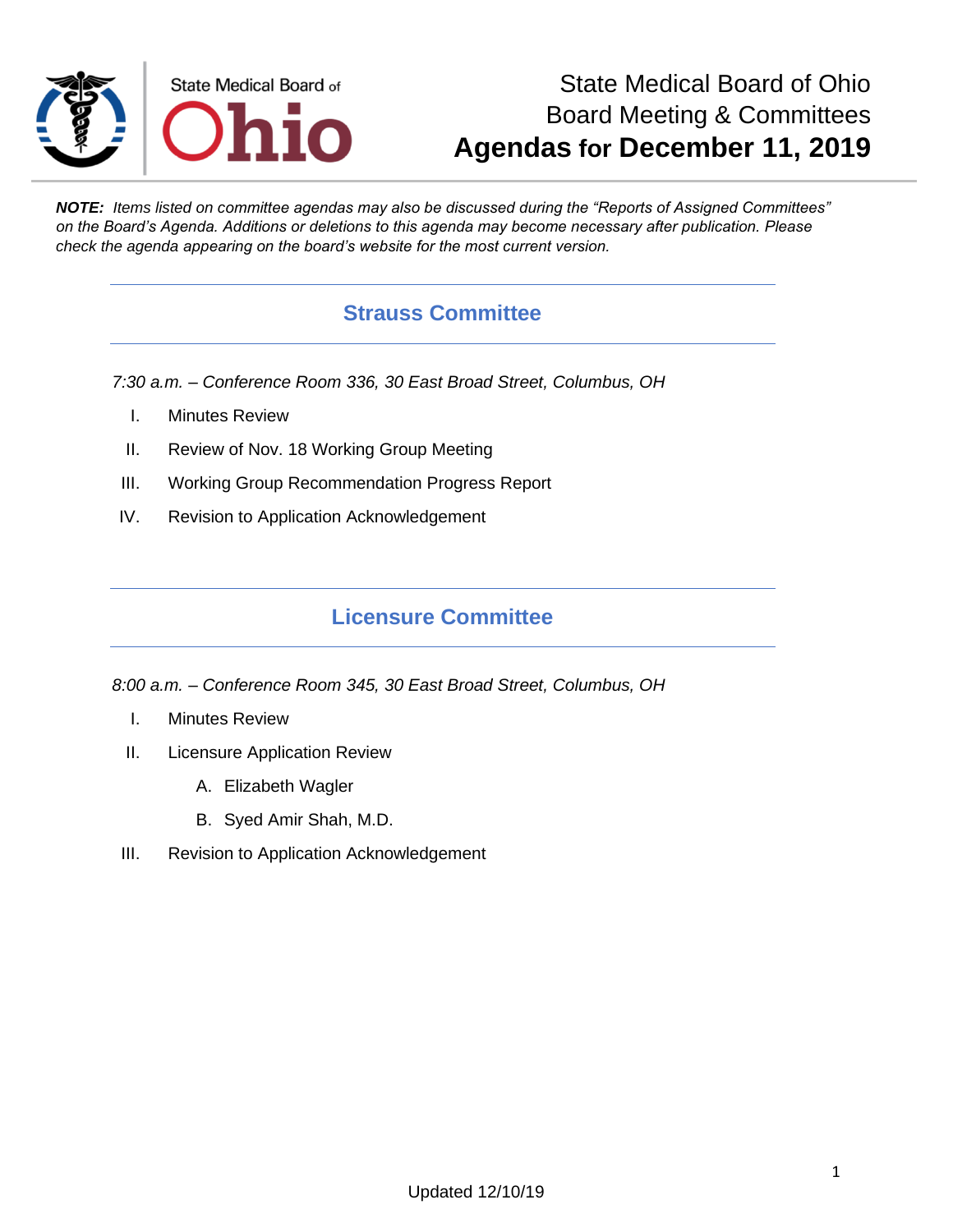

#### **Finance Committee**

*8:30 a.m. – Conference Room 345, 30 East Broad Street, Columbus, OH*

- II. Minutes Review
- III. Old Business
	- A. Financial Summary Review
	- B. Fining Authority Review
	- C. Outreach and Education Update
- IV. New Business

## **Policy Committee**

*9:00 a.m. – Conference Room 336, 30 East Broad Street, Columbus, OH*

- I. Minutes Review
- II. Rule Review Update
- III. Legislative Update
- IV. Practice Closures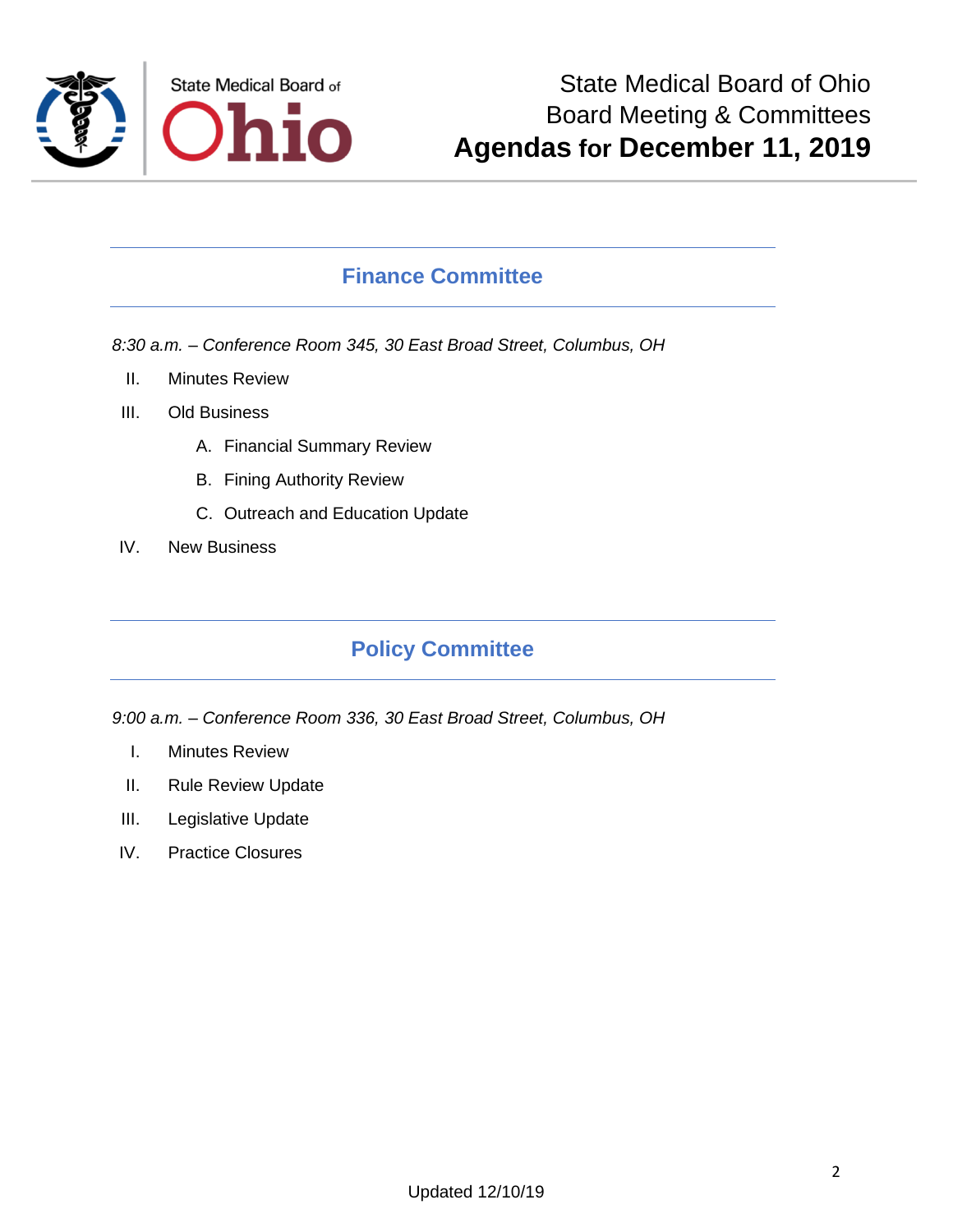

# State Medical Board of Ohio Board Meeting & Committees **Agendas for December 11, 2019**

*NOTE: Additions to this agenda may become necessary. Please check the agenda appearing on the Board's website for the most current version. Agenda items may be discussed out of order, at the discretion of the Board President.*

# **Board Meeting**

*9:45 a.m., 3rd Floor Hearing Room, 30 East Broad Street, Columbus, OH*

- I. ROLL CALL
- II. MINUTES REVIEW
	- A. November 13, 2019 Board Meeting Minutes
- III. REPORTS AND RECOMMENDATIONS
	- A. Muhammad K. Ahsan, M.D. (continued to January)
	- B. Miguel A. Ordonez, P.A.
- IV. PROPOSED FINDINGS AND PROPOSED ORDERS
	- A. Domenick Braccia, D.O.
	- B. Eric O. Hernandez, L.M.T.
	- C. Van L. Malia, D.O.
	- D. Anthony Todde Securo, M.D.
- V. FINDINGS, ORDERS, AND JOURNAL ENTRIES
	- A. David Anthony Barbour-White, M.T.
	- B. Lisa Arlene Herman, R.C.P.
	- C. Ankitaben Patel, R.C.P.
	- D. Michael Joseph Riley, M. T.
- VI. EXECUTIVE SESSION I
- VII. SETTLEMENT AGREEMENTS
- VIII. NOTICES OF OPPORTUNITY FOR HEARING, ORDERS OF SUMMARY SUSPENSION, ORDERS OF IMMEDIATE SUSPENSION, AND ORDERS OF AUTOMATIC SUSPENSION
- IX. OPERATIONS REPORT
	- A. Election of Officers, 2020